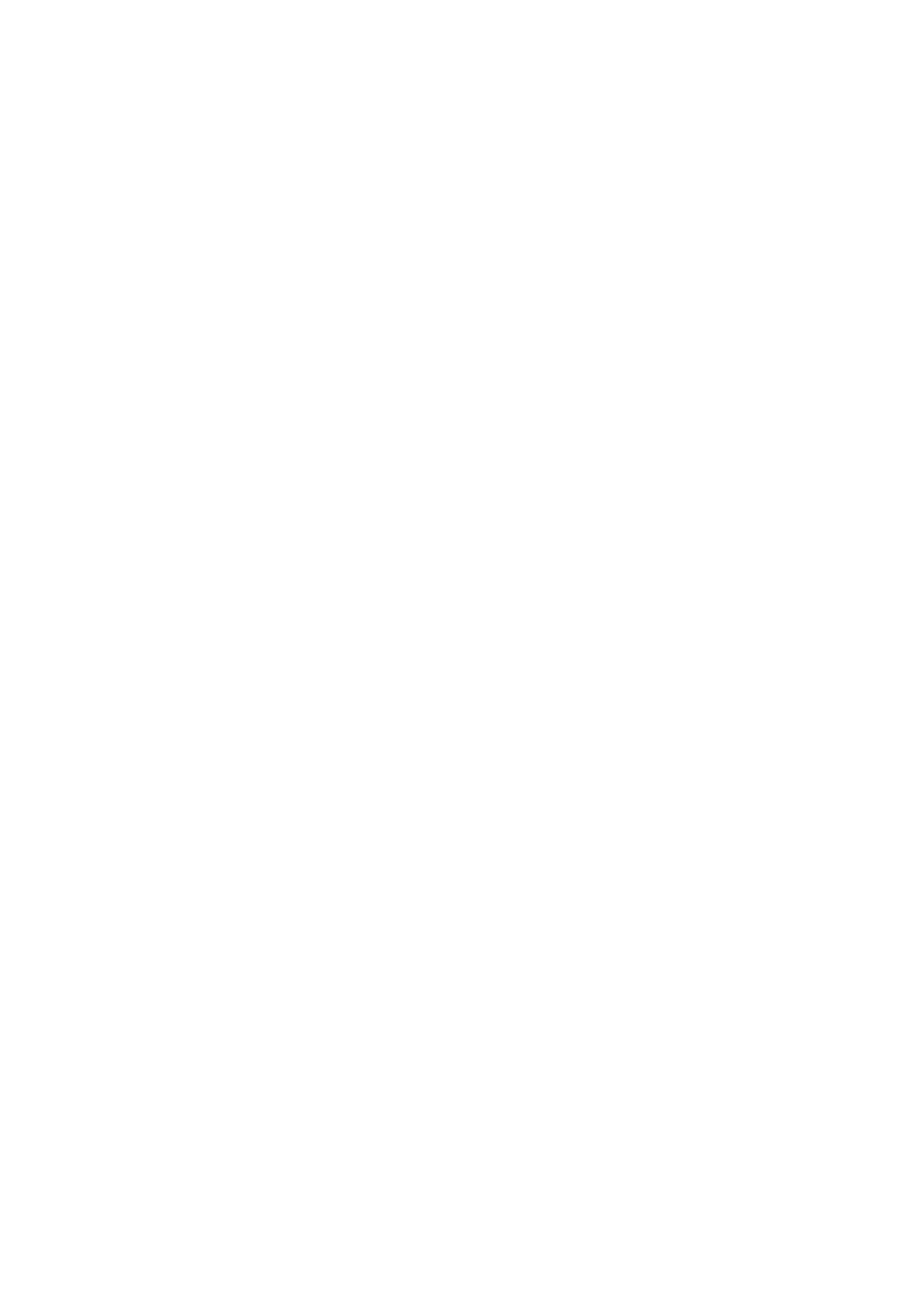# **Introduction**

The Centre for Internet and Society (CIS) is a non-profit research organisation that works on policy issues relating to privacy, freedom of expression, accessibility for persons with diverse abilities, access to knowledge, intellectual property rights and openness. It engages in academic research to explore and affect the shape and form of the Internet, along with its relationship with the Society, with particular emphasis on South-South dialogues and exchange. CIS has conducted extensive research into areas such as privacy, data protection, data security, and was also a member of the Committee of Experts constituted under Justice A. P. Shah.

CIS has submitted and published comments to the Draft Digital Information Security in Healthcare Act<sup>1</sup>, The National Health Stack<sup>2</sup> as well as the National Digital Health Blueprint  $3$ .CIS has also been cited multiple times in the Report of the Committee of Experts led by Justice Srikrishna.CIS values the fundamental principles of justice, equality, freedom and economic development. This submission is consistent with CIS' commitment to these values, the safeguarding of general public interest and the protection of individuals' right to privacy and data protection. Accordingly, the comments in this submission aim to further these principles. We welcome the opportunity provided to our comments on the Policy and we hope that the final Policy will consider the interests of all the stakeholders to ensure that it protects the privacy of the individual while encouraging a digital health ecosystem.

# **High Level Comments**

● **The Personal Data Protection Bill(PDP) should be enacted prior to the introduction of this Policy**

The Personal Data Protection Bill is being devised to act as the data protection framework of the country and thus any proposal or regulation to process health data which comes within the ambit of sensitive personal data should be subject to

```
https://cis-india.org/internet-governance/files/CIS-NHS-Comments
```
<sup>1</sup>Mohandas, S.,&; Sinha, A. (2018, April 22). Comments on the Draft Digital Information Security in Healthcare Act. Retrieved September 21, 2020, from

https://cis-india.org/internet-governance/blog/comments-on-the-draft-digital-information-security-in-he althcare-act

<sup>&</sup>lt;sup>2</sup>Sarkar, T., Dasgupta, S., &; Barooah, S. P. (2018, July 31). Comments on 'National Health Stack : Strategy and Approach'. Retrieved September 21, 2020, from

<sup>&</sup>lt;sup>3</sup>Prabhu, S., Tandon, A., Rathi, A., &; Sarkar, T. (2019, August 7). Comments on the National Digital Health Blueprint. Retrieved September 21, 2020, from

https://cis-india.org/internet-governance/blog/samyukta-prabhu-ambika-tandon-torsha-sarkar-and-aay ush-rathi-august-4-2019-comments-on-national-digital-health-blueprint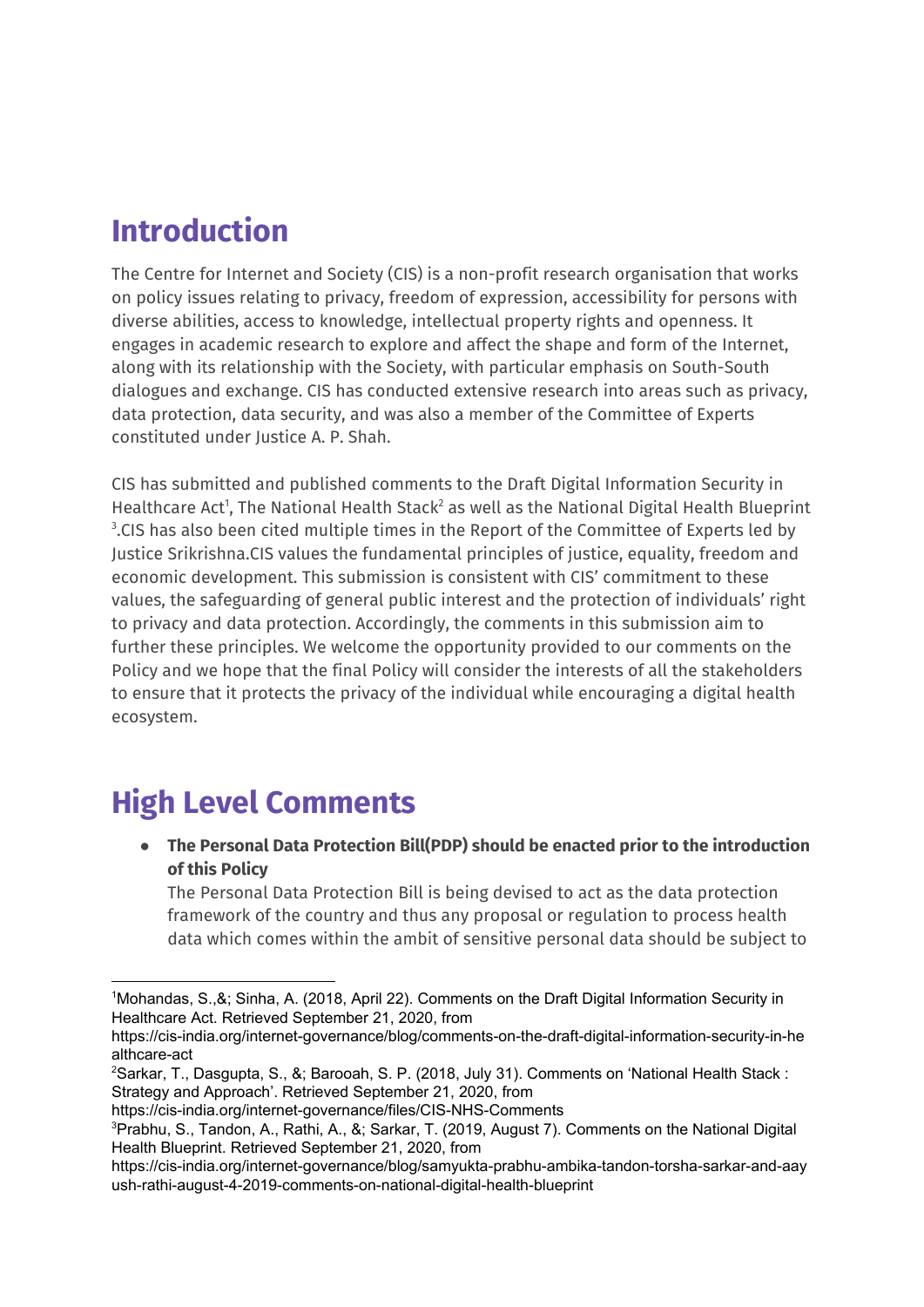the prior enactment of the PDP Bill and the establishment of an independent Data Protection Authority. Several clauses of the PDP Bill, such as the definition of sensitive personal data, consent manager are included in this Policy without any explanation for the relationship between this Policy and the PDP Bill.

#### ● **Clarity on the role of the State Governments**

Under the federal structure of the Constitution, health is a state subject and therefore state governments would also have the right to regulate this policy. It is important that the state governments and state health authorities are consulted and their approval taken prior to the enactment of this Policy. Ideally, the views of the state government should also be circulated as part of this Policy.

#### **● Clarity on how this policy is situated between the NHS, the National Health Policy and the National Health Authority**

The National Health Stack (**NHS)** released in July 2018 was stated to be "a visionary digital framework usable by centre and state across public and private sectors." 4 The NHS laid out provisions for the creation of National Health Registries, and the use of health data for furthering Ayushman Bharat. However this document does not state how this policy would fit with the National Health Stack, or clarify the status of the Health Stack. Further, as per clause 2(c), this policy will also be applicable to the National Health Authority (NHA) and the NHA shall be responsible for implementing this policy. The NHA is the authority responsible for implementing the Ayushman Bharat Pradhan Mantri Jan Arogya Yojana, and therefore it is unclear as to the basis on which the NHA will also be responsible for leading this policy.

#### **● Need for a clear definition and scope of Health data**

The PDP Bill defines health data as "the data related to the state of physical or mental health of the data principal and includes records regarding the past, present or future state of the health of such data principal, data collected in the course of registration for, or provision of health services, data associating the data principal to the provision of specific health services"; however with the onset of the Covid-19 pandemic and the measures taken thereafter a number of organisations are now collecting health data. Hence this policy could have provided a detailed explanation of health data in the current context in order to ensure that organisations collecting any health data would be governed by the principles laid out in this Policy and the PDP Bill.

#### **● The role of the Data Protection Authority**

The Policy is silent about the role of the Data Protection Authority (to be established under the PDP Bill), it does not specify whether the data principal will have the right to file complaints before it. It merely states that the data principal

<sup>4</sup> Niti Aayog. (2018, July). National Health Stack. Retrieved September 21, 2020, from https://niti.gov.in/writereaddata/files/document\_publication/NHS-Strategy-and-Approach-Document-for -consultation.pdf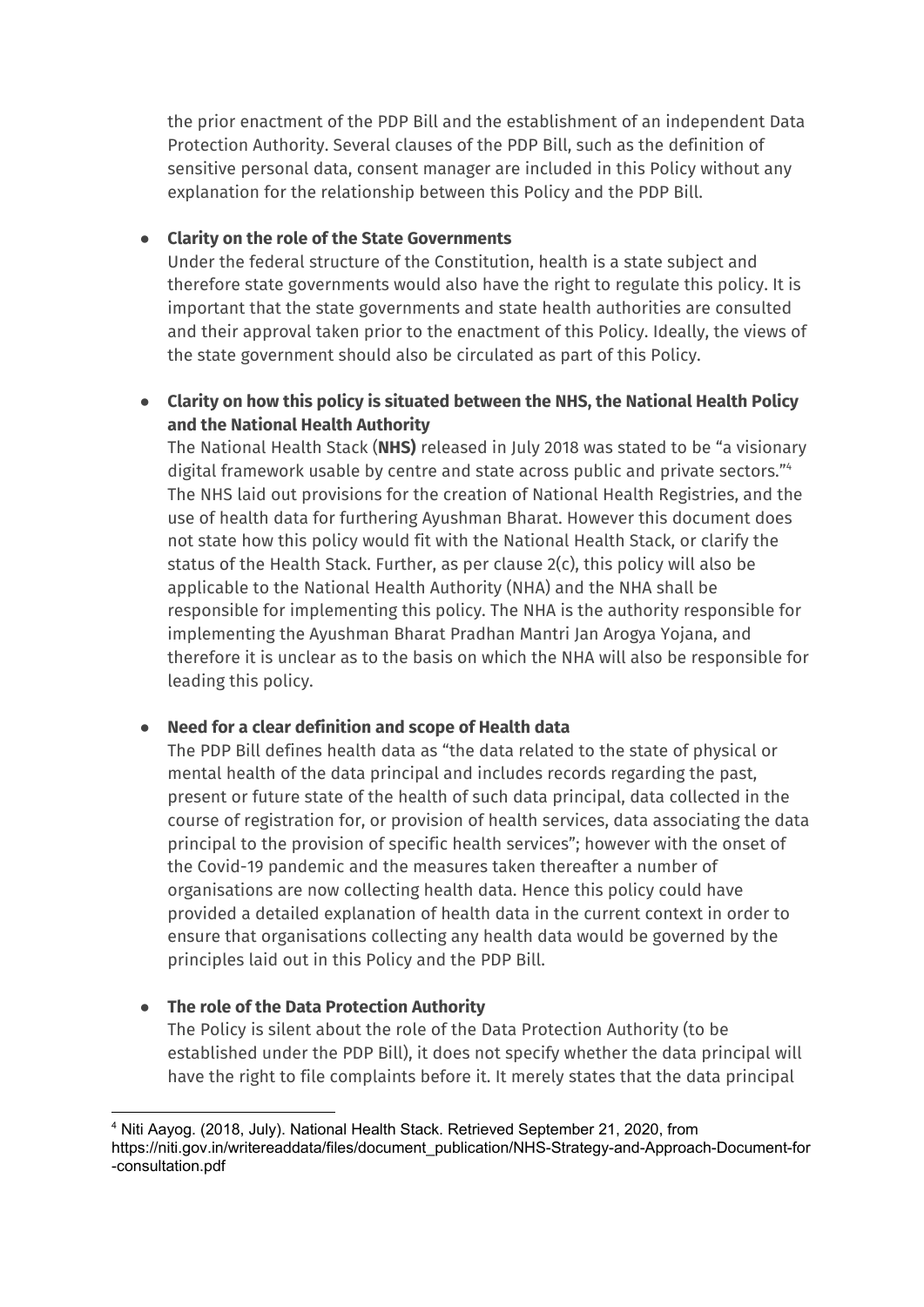should first approach the grievance redressal officer of the data fiduciary, and if the grievance is not redressed, then she should approach the Data Protection Officer and finally the Ministry of Health and Family welfare or the appropriate court. It is important to note that under the PDP Bill, the data principal has the right to directly approach the Data Protection Authority. 5

#### **● Role of the Data Fiduciaries**

Clause 17.1 of this Policy merely states that a data fiduciary wishing to issue a health ID can register with the NHA and obtain an authorisation key to access the services required for generation of a Health ID. No guidelines or any other information has been provided or referred to regarding the categories of data fiduciaries who will be eligible to register with the NHA to issue the health ID, and the eligibility requirement that such data fiduciaries need to comply with to be eligible to register with the NHA.

## **Clause Wise Comments and Recommendations**

## **CHAPTER 4 Definitions**

(a) **Anonymisation**: The policy defines anonymisation as "such irreversible process of transforming or converting personal data to a form in which a data principal cannot be identified through any means reasonably likely to be used to identify such data principal;"

**Comments:** The definition of the term "anonymisation" is the same as in the PDP Bill, and as mentioned by CIS in our submission we reiterate that the definition of anonymisation be changed in such a way that it balances the need to protect privacy while enabling scientific research and innovation.

**Recommendations:** We reiterate the recommendation made in our submission to the PDP Bill. "The term "irreversible" from the definition of anonymisation can be removed, in order to make provisions for the advancement in technology and research. This would also account for the challenges that exist with anonymization and the ability to re-identify individuals, as has been called out by many experts including the Sri Krishna Committee. In the current form, there are various exemptions tied to anonymised data, therefore, a high threshold is appropriate and may be applicable at a later stage if anonymisation procedures do in fact assure irreversibility in the future. Alternately, we can choose to borrow from the definition of anonymisation from the Brazilian Data

<sup>5</sup> Clause 53 (1) of the PDP Bill states that:" The Authority may, on its own or on a complaint received by it, inquire or cause to be inquired, if it has reasonable grounds to believe that—(a) the activities of the data fiduciary or data processor are being conducted in a manner which is detrimental to the interest of data principals; or any data fiduciary or data processor has contravened any of the provisions of this Act or the rules or regulations made thereunder, or any direction of the Authority."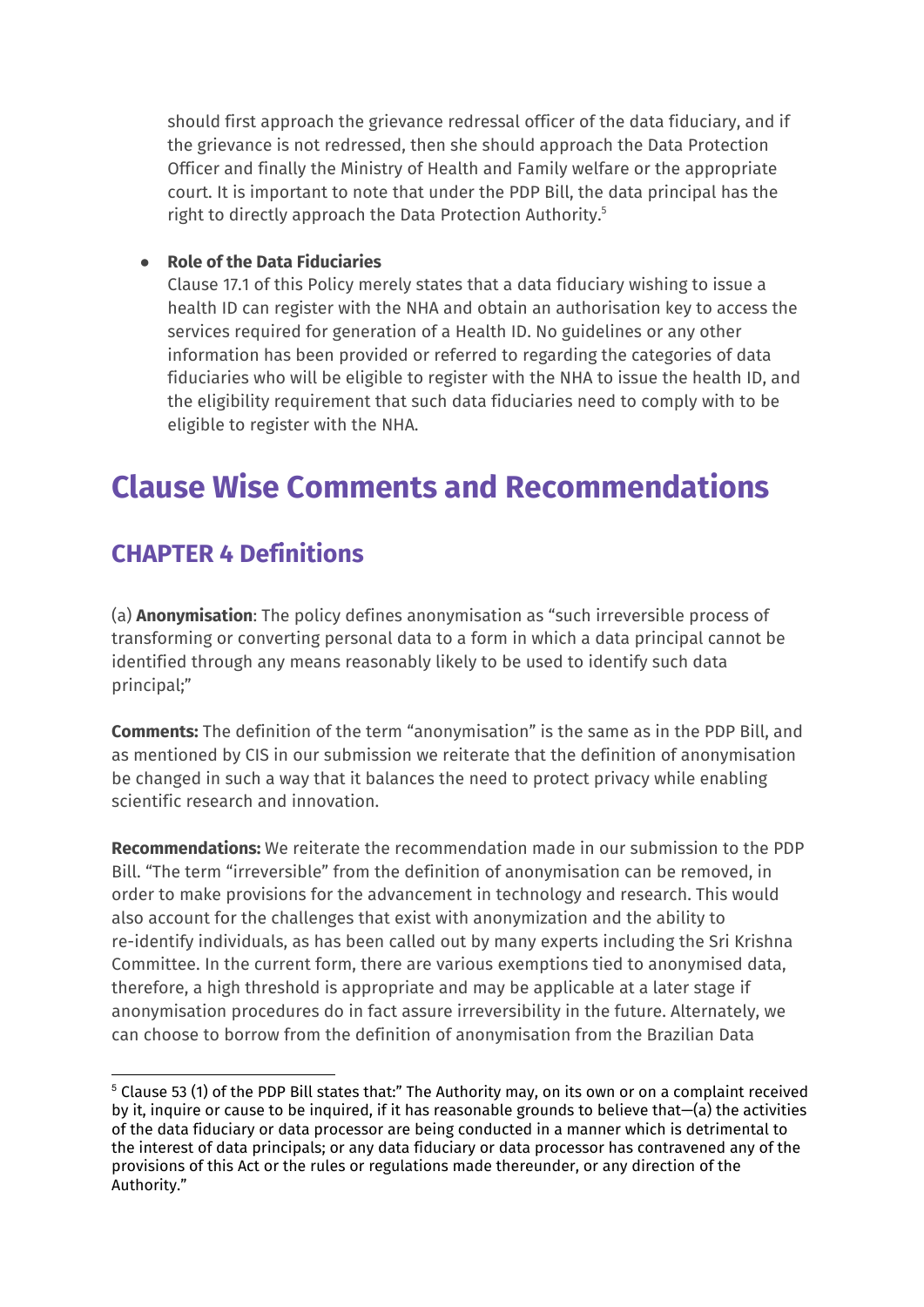Protection Bill which defines anonymised data as "data related to a data subject who cannot be identified, considering the use of reasonable and available technical means at the time of the processing." Another approach could be to require anonymisation through aggregation and once aggregated, personal data would no longer be protected under the PDP Bill. Aggregated data falls within the ambit of anonymised data, but could still raise concerns around community privacy and thus fair and reasonable processing obligations would still need to apply". 6

(c) **Child:** The policy defines "child" as "a natural person/individual who has not completed eighteen years of age".

**Comments:**. The definition of the term "child" should evolve from the definition provided in the Indian Contract Act 1872, and the age where a child can give consent to data processing of their health data must not be equated with the conditions required for maturity as defined under the Indian Contract Act. This definition does not account for the realities of how health data of children are collected by multiple data processors.

Children interact with data fiduciaries from a much younger age than 18 and requesting age verification and parental consent can undermine a child's ability to understand and choose how their data is being used. The GDPR under Article 8 states that in the processing of the personal data of a child shall be lawful where the child is at least 16 years old, where the consent is given or authorised by the holder of parental responsibility over the child. The GDPR also allows member states to lower the age to 13 years. 7

**Recommendations:** We reiterate the recommendation made in our comments on the PDP Bill.The provisions of parental consent allow the data fiduciary to implement services that will be used by children without ensuring that the data of children are processed with care. Such a responsibility should be reflected in the definition and under the 'privacy by design' principle. This would also provide children and parents with stronger grounds for redress - which are currently limited to the existence of consent. With this obligation in place, the age of mandatory consent could be reduced and the data fiduciary could have an added responsibility to informing the children in the simplest manner how their data will be used. Such an approach places a responsibility on data fiduciaires when implementing services that use the health data of individuals under the age of 18 and allow the child to be aware of their rights as data principals.

(f) **Consent manage**r:Consent manager means an entity or an individual, as the case may be that interacts with the data principal and obtains consent from him/her for any

<sup>6</sup> Sinha, A., Hickok, E., Bedi, P., Mohandas, S., &; Rajwade, T. (2020, February 12). Comments to the Personal Data Protection Bill 2019. Retrieved September 21, 2020, from

https://cis-india.org/internet-governance/blog/comments-to-the-personal-data-protection-bill-2 019

<sup>7</sup>Sinha, A., Hickok, E., Mohandas, S., &; Basu, A. (2018, July 28). Comments to The Personal Data Protection Bill. Retrieved September 21, 2020, from

https://cis-india.org/internet-governance/comments-the-personal-data-protection-bill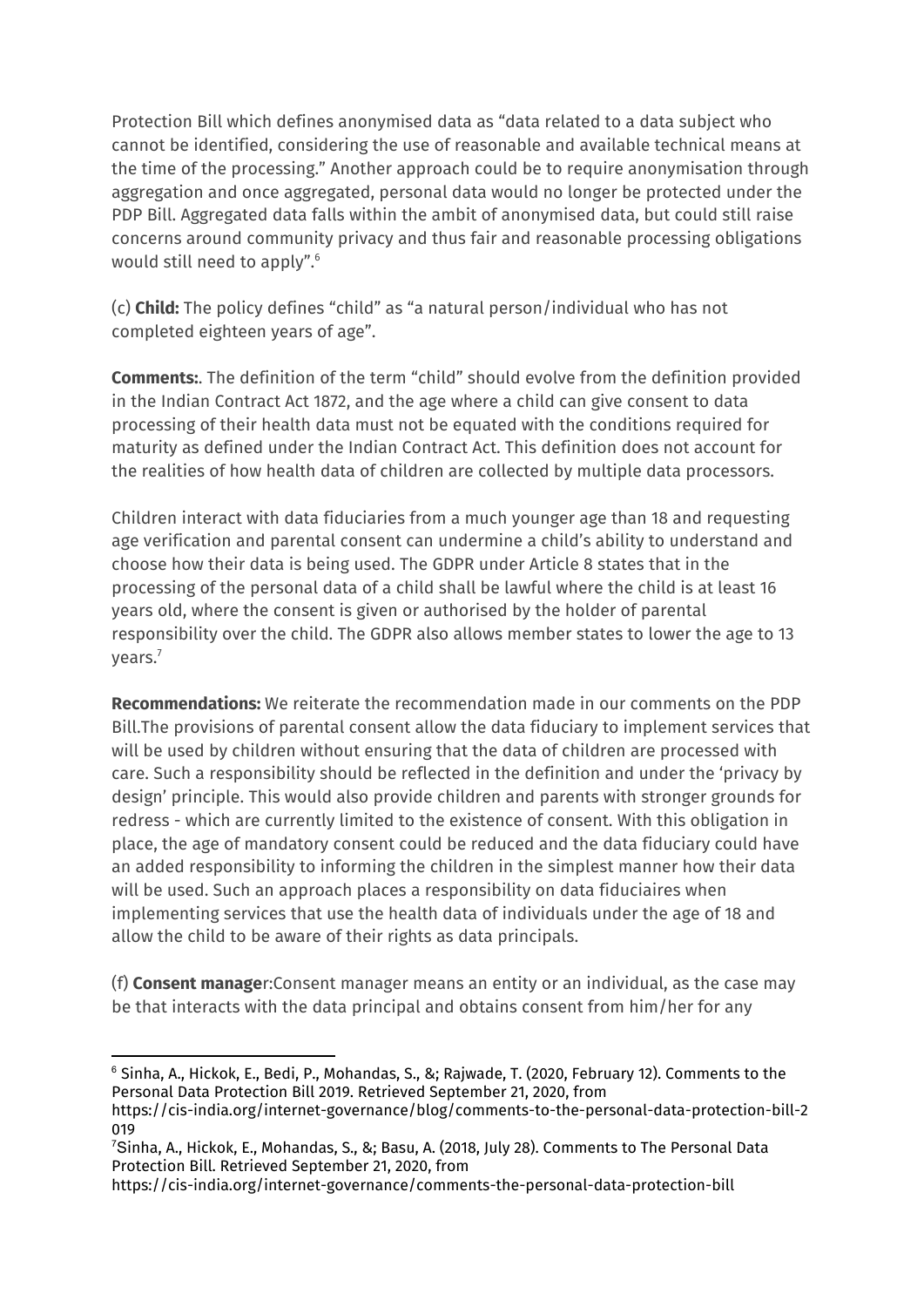intended access to personal or sensitive personal data, where the role of the consent manager may be provided by the NHA or any other service provider.

**Comments:** The Policy states that the consent manager will interact with the data principal and obtain consent for any access to personal or sensitive personal data. The consent manager has also been defined as an entity or an individual. However, Clause 11.2 indicates that the consent manager can collect personal and sensitive personal data in case of obtaining electronic consent from the data principal.

**Recommendations:** The term consent manager that has been used in the Policy has also been referenced in the proposed data protection framework. The definition should be modified to classify them as data fiduciaries or processors to ensure the direct application of the data protection regulations once notified. The proposed framework requires the data protection authority to issue regulations on the manner and the technical, operational and financial conditions for registration of a consent manager. The policy states that the consent role of the consent manager will be determined by the NHA. It is recommended that cooperation between the NHA and the DPA in such matters be mandated as a requirement of the policy.

**Sensitive Personal data:** The Policy states that "for the purpose of this Policy, sensitive personal data would include information relating to various health conditions and treatments of the data principal, such as EMR, EHR and PHR;"

**Comments:** The addition of this sentence below the exhaustive list of sensitive personal data can be confusing especially when the definition of sensitive personal data includes "physical, physiological and mental health data" and "medical records and history". There should ideally be a clarification as to why there is a need to specify "information relating to various health conditions and treatments of the data principal, such as EMR, EHR and PHR;" in addition to the inclusion of medical records and history as sensitive personal data.

**Recommendations:** We recommend that either the sentence be removed or an explanation is included specifying the instances where EHR, EMR and PHR would be different from medical records and history and physical and mental health data.

## **Chapter II. Applicable Law and Governance Structure**

#### **Clause 6. Governance Structure**

**Comments**: Clause 6 of the Policy states that the governance structure shall be specified by the National Health Authority (**NHA**) and shall consist of such committees, authorities and officers at the national, state and health facility levels as will be necessary to implement the NDHM. However, the Policy does not provide any details or guidance on how the NHA will constitute such committees and who will be the members of these committees, and also what will be the specific powers and responsibilities of these committees.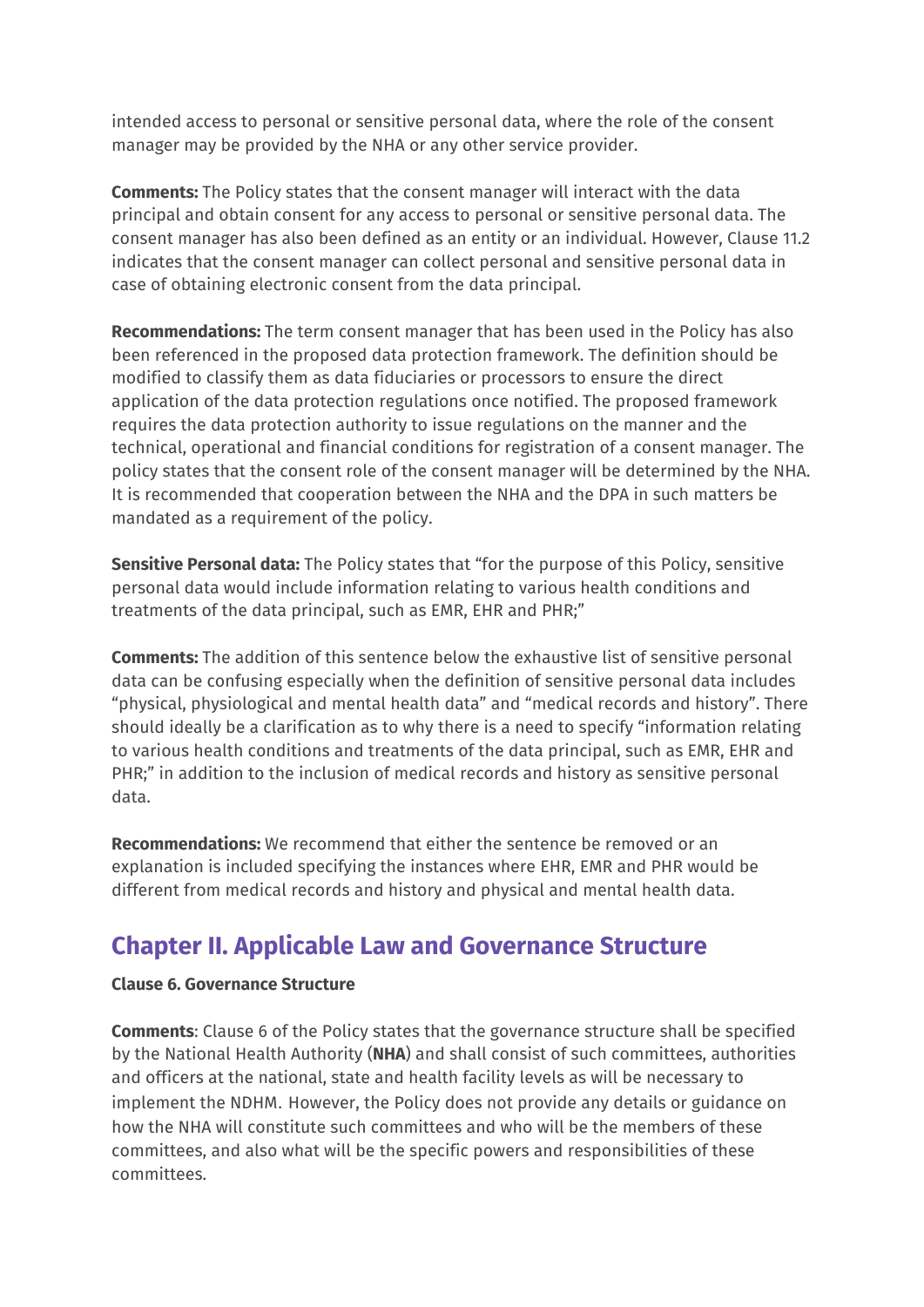**Recommendations:** The Policy should clearly articulate the principles to be followed by the NHA while constituting the committees. It should either specify the role and responsibilities of each committee or at a bare minimum lay down the broad framework of each committee. The composition of each committee should also be specified, i.e. the number of members, the designation and the term of each member. The committees should consist of adequate members from civil society organisations, the representatives from the medical community (at the state and district level) and the necessary representatives from ministry of health and family.

**Clause 6:** The Policy also states that the Committee shall also consist of a data protection officer who shall be a government officer and who shall, in addition to the functions identified under this policy, communicate with regulators and external stakeholders on matters concerning data privacy and serve as an escalation point for decision making on data governance and other matters concerning data.

**Comments:** Vital oversight activities that will have a direct impact on the protection of privacy of the individuals have been delegated to the data protection officer. However, there isn't any guidance on the selection criteria for such an officer. The proposed data protection framework also refers to the position of the data protection officer and delegates the task of specifying regulations around the necessary qualification and experience required for such a position on the data protection authority.

**Recommendation:** It is recommended that either fresh guidance on the selection criteria for a data protection officer be provided under the policy or the provisions from the proposed data protection framework be referenced in the policy.

## **Chapter III. Consent Framework**

#### **Clause 9: Consent in relation to collection and processing of personal or sensitive personal data**

**Clause 9(1):** The Policy states that data fiduciaries can collect or process personal or sensitive personal data only with the consent of the data principal. It is the responsibility of the data fiduciary to ensure that the consent given by the data principal is valid.

**Comments**: The policy places the burden of proof on obtaining a valid consent on the data fiduciary and lays down the characteristics of a valid consent in accordance with the proposed data protection framework.

**Recommendations:** The responsibility of ensuring valid consent is on the data fiduciary. However, there is no indication that such a responsibility will be operationalized. Language from GDPR on demonstrable consent can be borrowed to ensure that the data fiduciary is obligated to store the copies of consent for further scrutiny in the event of an investigation.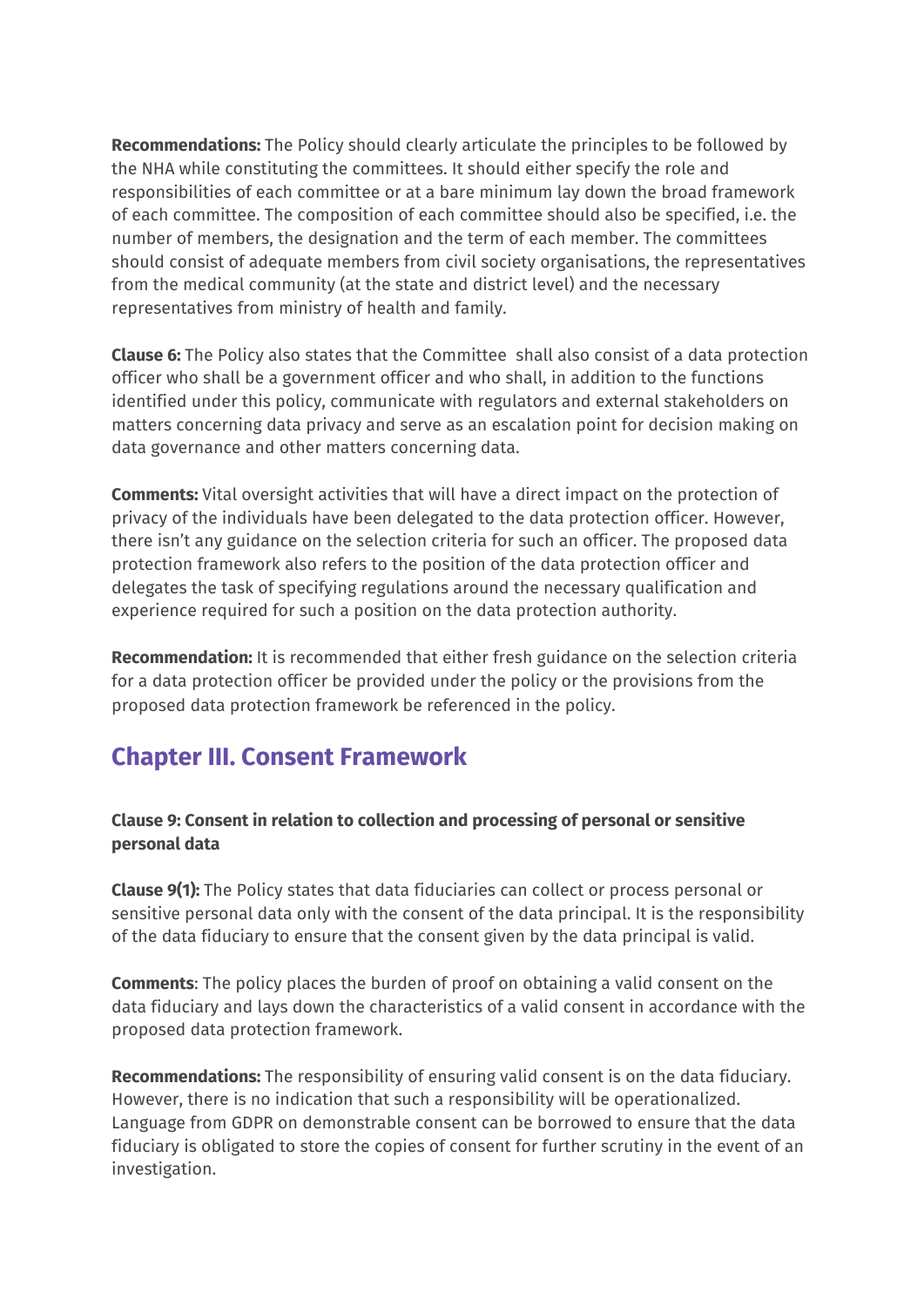#### **Clause 10: Privacy notice for the collection of personal and sensitive personal data**

**Comments:** Clause 10.3 of the Policy stipulates the information to be included in the notice to be given to the data principal by the data fiduciary at the time of collection or processing of personal data. The contents of the privacy policy are similar to those stipulated in the PDP Bill, however, while PDP Bill states that the privacy policy should clearly inform the data principal about their right to file a complaint before the Data Protection Authority $\delta$ , the privacy policy articulated under this Policy is silent about it.

**Recommendations:** The information to be provided to the data principal in the privacy policy should clearly specify that the data principal has the right to file complaints before the Data Protection Authority as per the procedure prescribed in the PDP Bill. 9

#### **Clause 12: Processing personal or sensitive personal data pertaining to a child**

**Comments:** The clause is silent on the status of the child's health records and the consent provided by their parents/guardians, once they have attained the age of majority.

**Recommendations:** The clause should include a provision which clarifies the rights the child will have towards their own data once they attain majority. This would be similar to the provisions in the Health Insurance Portability and Accountability Act (HIPAA) of the United States that allow the minor who has now attained the age of majority to exercise all the rights granted by the HIPAA Privacy Rule, including information which was consented for or provided by their parents/guardians on their behalf. 10

**Clause 12.3:** This clause states that a valid proof of relationship and proof of identity of the parent is required to be submitted to the data fiduciary in order to verify the consent of the parent or guardian for processing the personal or sensitive personal data of the child as set out in paragraph 12.2 above.

**Comments:** The clause fails to understand the ever expanding organisations that are collecting health data, and the requirement of a valid proof of identity of the parent is a requirement that is both arbitrary and difficult to implement.

**Recommendations:** The clause could instead require the parent or guardian to attest or verify that they are indeed who they represent themselves to be and legal recourse should be undertaken for misrepresentation.

<sup>8</sup> Clause 7(1)(l) of the Draft Personal Data Protection Bill 2019

<sup>9</sup> Clause 53(1) of the Draft Personal Data Protection Bill 2019

<sup>10</sup>U.S. Department of Health & Human Services. (n.d.). When an individual reaches the age of majority or becomes emancipated, who controls the protected health information concerning health care services rendered while the individual was an unemancipated minor? Retrieved September 21, 2020, from

https://www.hhs.gov/hipaa/for-professionals/faq/230/is-parent-rep-once-child-reaches-age-mat urity/index.html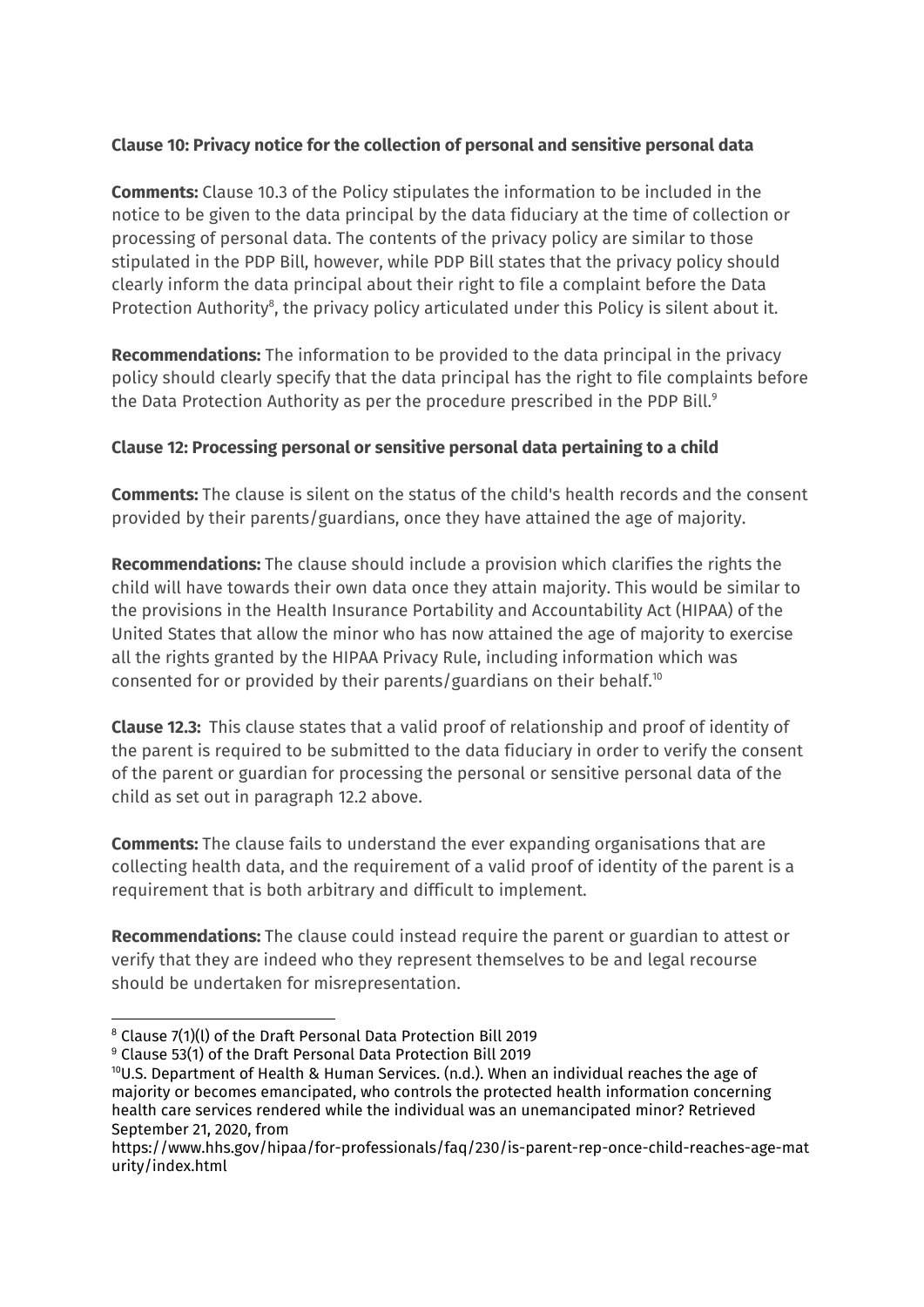#### **Clause 13: Processing personal or sensitive personal data of data principals who are seriously ill or mentally incapacitated**

**Comments:** The clause is silent on the status of the rights of the data principal if they are no longer mentally incapitated or seriously ill.

**Recommendations:** Similar to the recommendation made in the clause above. The clause should include a clause which clarifies the rights of the person when they are no longer mentally incapaciatted or seriously ill. This would also be similar to the provisions in Health Insurance Portability and Accountability Act (HIPAA) of the United States that allows a person who has been emancipated to re-exercise all the rights granted by the HIPAA Privacy Rule, including information which was consented for or provided during their period on incapacity. 11

#### **Clause 14: Rights of data principals**

**Clause: 14.1(a)(iii):** The data principal shall also have the right to access in one place the identities of all the data fiduciaries with whom her/his personal data has been shared by any data fiduciary together with the categories of personal data that has been shared.

**Comments:** The policy (Cl. 27.2) permits the data fiduciaries to engage data processors to process personal data on their behalf after conducting appropriating due diligence. Since the ecosystem will include data processors, the data principal should have the right to access the identities of those data processors with whom their personal data has been shared.

**Recommendations:** It is recommended that the identities of the data processors be provided to the data principal in line with Section.7 of draft Personal Data Protection 2019.

## **Chapter IV. ID Policy**

#### **Clause 16: Principle of non-exclusion for Health ID**

**16(4):** It is clarified that no individual shall be denied access to any health facility or service or any other right in any way merely by reason of not being in possession of a Health ID or for not opting to participate in the NDHE.

<sup>11</sup>U.S. Department of Health & Human Services. (n.d.). When an individual reaches the age of majority or becomes emancipated, who controls the protected health information concerning health care services rendered while the individual was an unemancipated minor? Retrieved September 21, 2020, from

https://www.hhs.gov/hipaa/for-professionals/faq/230/is-parent-rep-once-child-reaches-age-mat urity/index.html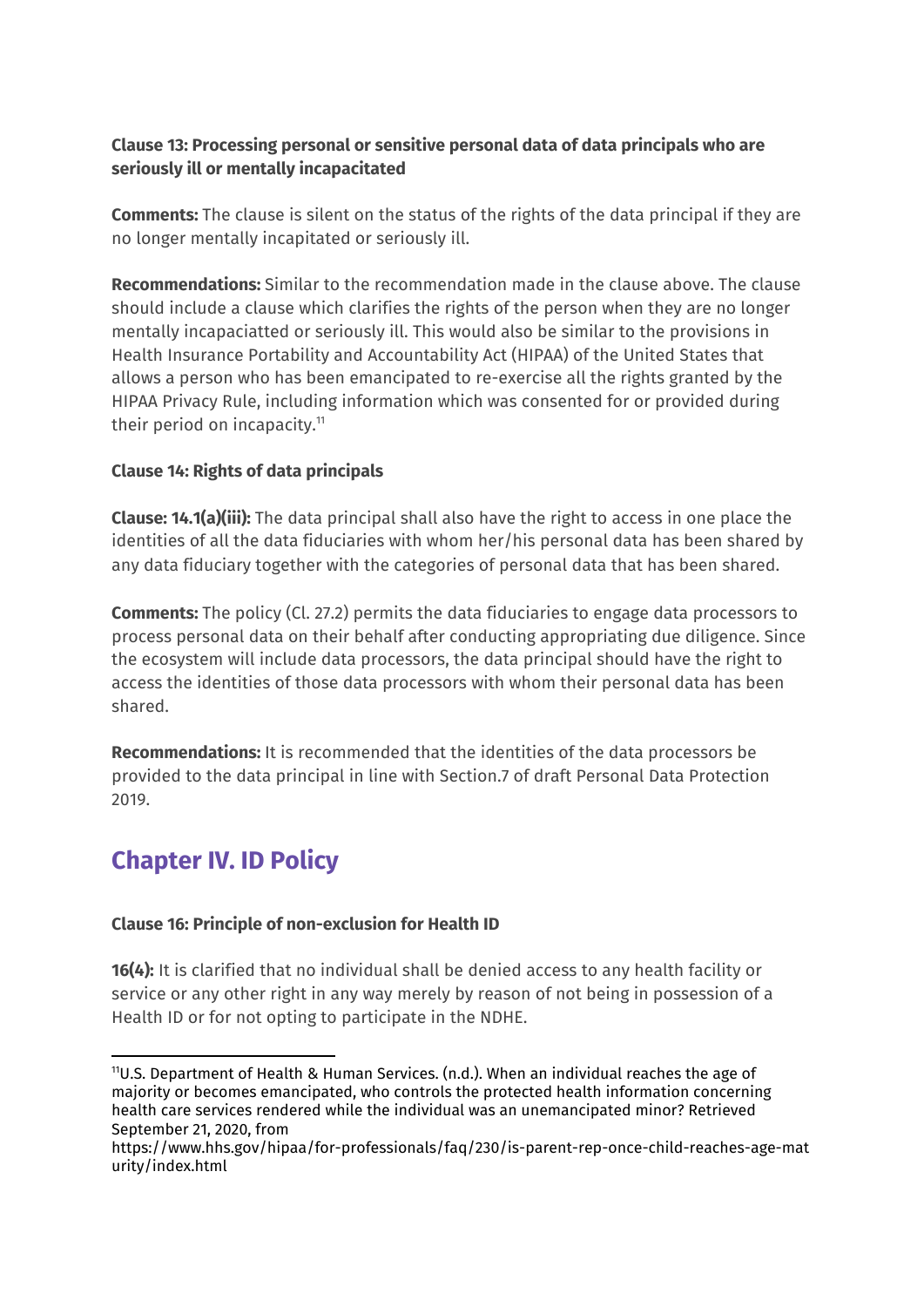**Comments:** Including a non – exclusion provision is commendable. However, past experience with Aadhaar and a similar non -exclusion provision has indicated how they are not fully effective when the policies are implemented.

**Recommendations:** It is recommended that strict guidelines regarding non-exclusion be shared with all implementing institutions and individuals. In case evidence emerges of exclusion from welfare schemes or denial of service, it should be made mandatory to carry out an independent investigation should be carried out and implementing institutions be held liable for violating the fundamental rights of citizens, especially in case of public institutions. In addition, evidence-based research around the reasons for failure of earlier non-exclusion provisions be conducted and additional safeguards based on the research be included at the policy level to penalize or prevent any violations.

## **Chapter V. Obligations of Data Fiduciaries in Relation to Processing of Personal Data**

#### **Clause 26: Privacy principles to be followed by data fiduciaries**

**Comments:** Clause 26.3 of the Policy, Privacy by Design, adheres to the 'Preventive not Remedial' principle, by prescribing the data fiduciaries to store the data of data principals in a federated and not centralised manner. The other recommendations of the Policy also allude to other principles of Privacy by Design such as 'Privacy by Default', 'Privacy Embedded into Design', and 'Visibility and Transparency'. However, it does not take into account some of the key principles, such as the 'Full Functionality – Positive-Sum, not Zero-Sum' principle $^{12}$ . Privacy is often positioned in a zero-sum manner as having to compete with other legitimate interests, design objectives, and technical capabilities, in a given domain. Privacy by Design rejects viewing these non-privacy objectives as trade-offs and accommodates them, in an innovative positive-sum manner $^{13}$ .

It asks the data fiduciaries to make available a 'privacy by design' policy on its website, and details out the various categories of information that such a policy should contain. But, it lacks the specific directives towards how privacy by design should be followed in each of these categories. For instance, the policy asks for the obligations of the data fiduciaries to be stated, without more detail on what could such obligations be under the 'privacy by design' policy.

**Recommendations:** The policy should be more explicit in directing the data fiduciaries to adopt the privacy by design approach. It should give further steps to evaluate the data fiduciary's privacy by design policy. It should adopt the principles of privacy by design in

https://iab.org/wp-content/IAB-uploads/2011/03/fred\_carter.pdf

<sup>13</sup> Cavoukian, A. (n.d.). Privacy by Design The 7 Foundational Principles Implementation and Mapping of Fair Information Practices. Retrieved September 21, 2020, from https://iab.org/wp-content/IAB-uploads/2011/03/fred\_carter.pdf

 $12$ Cavoukian, A. (n.d.). Privacy by Design The 7 Foundational Principles Implementation and Mapping of Fair Information Practices. Retrieved September 21, 2020, from